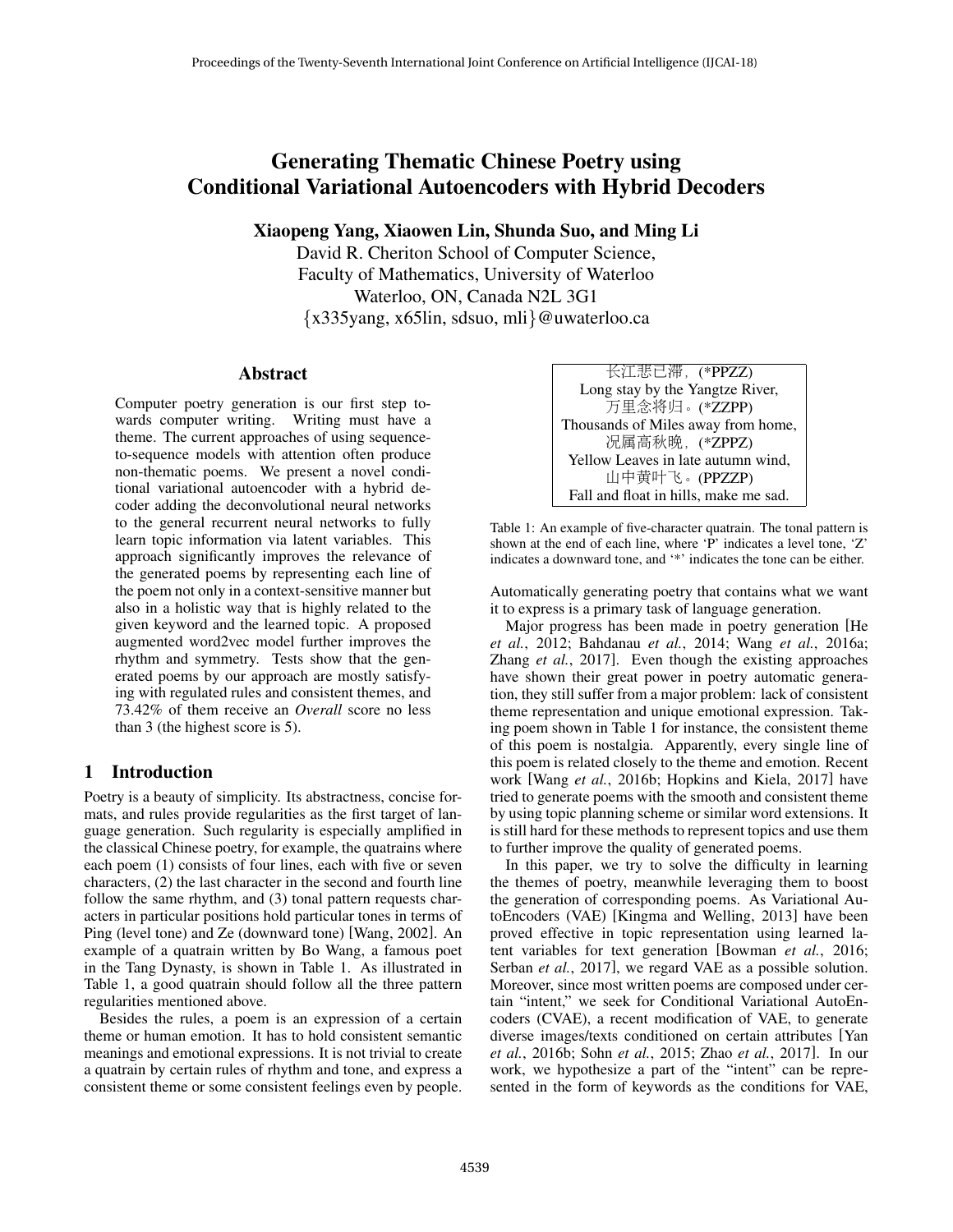and the other part can be expressed by the latent variables learned from CVAE. The general CVAE where both the encoder and decoder are RNNs usually faces the *vanishing latent variable problem* [Bowman *et al.*, 2016] when applied directly to natural language generation. Thus, we present a novel CVAE with a hybrid decoder (CVAE-HD), which contains both deConvolutional Neural Networks (deCNN) and Recurrent Neural Networks (RNN), to fully learn information from the learned latent variables. In addition, we propose to add vertical slices of poems as additional sentences in training data for the word2vec model in order to further improve the rhythm and symmetry delivered in poems, and name this as an Augmented Word2Vec model (AW2V). We also propose a straightforward and easily applied automatically evaluation metric Rhythm Score Evaluation (RSE) to measure the poetry rule-consistency. Specifically, the contributions of this paper can be summarized as follows:

- We propose to use conditional variational autoencoders to learn the theme information from poetry lines. To the best of our knowledge, this represents the first attempt at using CVAE for poetry generation.
- We present a novel conditional variational autoencoder with a hybrid decoder combining deCNN with the general RNN, which demonstrates the capability of learning topic information from poems and also addressing the vanishing latent variable problem.
- We introduce an augmented word2vec model to improve the rhythm and symmetry delivered in poems. Experiments show that AW2V is not only able to boost the rule-consistency of generated poems, but also can be used to search characters representing similar semantic meanings in Chinese poems.
- We build a Chinese poetry generation system which can take users' writing intent into the generation process. The experimental results show that our system can generate good quatrains which satisfy the rules and have a consistent topic.

# 2 Related Work

Poetry generation is our first step toward experimenting language generation. According to the methodology used in different approaches, we categorize those methods into three major directions, i.e., approaches using rules/templates, approaches using Statistical Machine Translation (SMT) models and approaches using neural networks.

The first kind of approach is based on rules and/or templates, such as phrase search [Wu *et al.*, 2009] and genetic search [Zhou *et al.*, 2010].

The second kind of approach involves various statistical machine translation methods. Rather than designing algorithms to identify useful rules, the approaches using SMT models, whose parameters are derived from the analysis of bilingual text corpora, regard the previous line of each poem as the source language in the Machine Translation (MT) task and the posterior line as the target language sentence [Jiang and Zhou, 2008; He *et al.*, 2012].

Due to the fact that all the approaches mentioned above are based on the superficial meanings of words or characters, they suffer from the lack of deep understanding of the poems' semantic meaning. To address this issue, many approaches using neural networks have been proposed and attracted much attention in recent years. For example, [Zhang and Lapata, 2014] proposed an approach using Recurrent Neural Networks (RNN) that generate each new poem line characterby-character (see also [Hopkins and Kiela, 2017]), with all the lines generated previously as a contextual input. Experimental results show that quatrains of reasonable quality can be generated using this approach. Following this RNNbased approach, [Wang *et al.*, 2016a] proposed a characterbased RNN treating a poem as an entire character sequence, which can be easily extended to various genres such as Song Iambics. This approach has the advantage of the flexibility and easy implementation, but the long-sequence generation process causes the instability of poetry theme. To avoid this situation, [Wang *et al.*, 2016a] further brought forward the attention mechanism [Bahdanau *et al.*, 2014] into the RNNbased framework, and encoded human intention to guide the poetry generation. [Yan, 2016] proposed an RNN-based poetry generation model with an iterative polishing scheme. Specifically, they encoded users' writing intent first and then decoded it using a hierarchical recurrent neural network. Recently, [Zhang *et al.*, 2017] proposed a memory-augmented neural model trying to imitate poetry writing process. This approach uses the augmented memory to refine poems generated via the neural model, which can balance the requirements of linguistic accordance and aesthetic innovation to some extent. Parallel efforts have been made in generating English poems. For instance, [Hopkins and Kiela, 2017] considered adding a list of similar words to a key theme.

We follow the third type of approach to automatically generate Chinese poetry. As introduced above, all the mentioned neural models attempt to produce poems with regulated rules, a consistent theme, and meaningful semantics, but none of them consider to represent poem theme and use it to further boost the results. To address this issue, we propose to use a novel conditional variational autoencoder with a hybrid decoder, in which the learned latent variables combined with conditional keywords are able to convey topic information of the entire poem.

# 3 Approaches

## 3.1 Overview

As most human poets write poems according to a sketch of ideas, we use a two-stage Chinese poem generation approach, i.e., writing intent representation and thematic poem generation. Specifically, our system can take a word, a sentence or even a document as input containing users' writing intent, and then generate rule-complied and theme-consistent poem sequentially using an improved conditional variational autoencoder. Similar work has been done in [Wang *et al.*, 2016b], the main distinction from our work to theirs is the implemented neural model is the conditional variational autoencoders in our work.

The framework of our Chinese poetry generation approach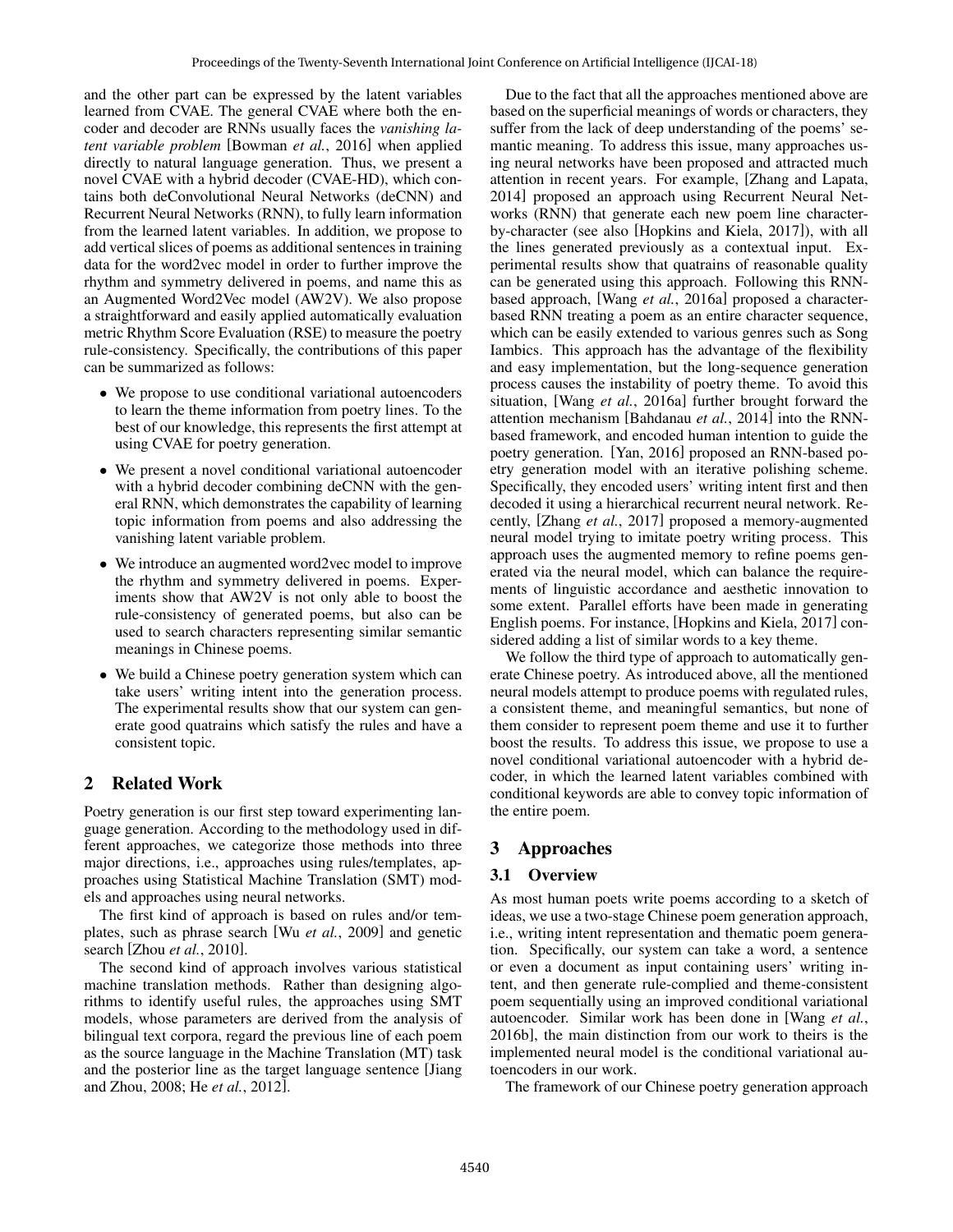

Figure 1: The framework of the proposed Chinese poetry generation approach. ⊕ denotes the concatenation of input vectors.

using the proposed Conditional Variational AutoEncoder with a Hybrid Decoder (CVAE-HD) is illustrated in Fig.1. Suppose an input query "冬天雪花纷飞" ("The snowflakes are flying in winter") is given, in the writing intent representation stage, the sentence is transformed into four keywords  $k_i$  ( $i = 1, 2, 3, 4$ ), i.e., "冬天" (winter), "雪花" (snowflake), "纷飞" (fly), and "庭院" (courtyard), where  $k_i$  represents the sub-topic for the corresponding *i*th line  $l_i$ . In thematic poem generation stage, assuming that keywords are not enough to convey topic information for the entire poem, each line  $l_i$  is first encoded into a latent variable  $z_i$  to learn a distribution over potential writing intent by a prior network, and then generated by decoding from a concatenation of the learned latent variable  $z_i$  and the extracted or expanded keyword  $k_i$ . As a result, the poem is created automatically not only by the sub-topic provided by the corresponding keyword, but also the topic messages stored in latent variables, which are learned from the current line  $l_i$ , the previously generated lines  $l_{1:(i-1)}$ , and the corresponding keyword  $k_i$ . Note that the seven-character quatrain given in Fig.1 is produced automatically from our generation system.

#### 3.2 Writing Intent Representation

Due to the fact that each line of a quatrain consists of five or seven characters, we hypothesize that the sub-topic of each line can be represented by one keyword. Therefore, it is important to evaluate the importance of words extracted from the input query provided by users. We use TextRank [Kingma and Ba, 2014] to measure the importance of different words.

In the graph of TextRank, a vertex represents each candidate word and edges between two words indicate their cooccurrence, where the edge weight is set according to the total count of co-occurrence strength between these two words. The TextRank score  $S(V_i)$  is computed iteratively until convergence according to the following equation:

$$
S(V_i) = (1 - d) + d \sum_{V_j \in E(V_i)} \frac{w_{ji}}{\sum_{V_k \in E(V_i)} w_{jk}} S(V_j)
$$
 (1)

where  $w_{ji}$  is the weight of the edge between node  $V_j$  and

 $V_i$ ,  $E(V_i)$  is the set of vertices connected with  $V_i$ , and d is a damping factor. Empirically, the damping factor  $d$  is usually set to 0.85, and the initial score of  $S(V_i)$  is set to 1. When the number of extracted keywords from users' input query is less than the required one, we conduct the keyword extension in which the candidate word with the highest TextRank score is selected as the new keyword.

### 3.3 Conditional Variational Autoencoders with Hybrid Decoders

For Chinese poetry generation, since most human poets create poems based on a plain outline, we believe that keywords  $k_i$  $(i = 1, 2, 3, 4)$  obtained from the first stage of our generation framework can partially represent users' writing intent, and regard them as the conditions c for CVAE.

We define the conditional distribution as  $p(x, z|c)$  =  $p(x|z, c)p(z|c)$ , and set the learning target to approximate  $p(z|c)$  and  $p(x|z, c)$  via deep neural networks parameterized by  $\theta$ . CVAE is trained to maximize the conditional log likelihood of x given  $c$ , meanwhile minimizing the KL regularizer between the posterior distribution  $p(z|x, c)$  and a prior distribution  $p(z|c)$ . We use a recognition network  $q_{\phi}(z|x, c)$  and a prior network  $p_{\theta}(z|c)$  to approximate the true posterior distribution  $p(z|x, c)$  and the prior distribution  $p(z|c)$ . To sum up, the objective of the traditional CVAE takes the following form:

$$
L(\theta, \phi; x, c)_{cvae} = \mathbf{E}q_{\phi}(z|x, c)[log p_{\theta}(x|z, c)] - KL(q_{\phi}(z|x, c)) || p_{\theta}(z|c)) \qquad (2)
$$
  

$$
\leq log p(x|c)
$$

As shown in Eqn.2, the generative process of  $x$  can be summarized as sampling a latent variable z from  $p_{\theta}(z|c)$ and then generating x by  $p_{\theta}(x|z, c)$ . CVAE can be efficiently trained with the Stochastic Gradient Variational Bayes (SGVB) framework [Kingma and Ba, 2014] by maximizing the variational lower bound of the conditional log likelihood [Sohn *et al.*, 2015]. Fig.2 illustrates the training procedure of our proposed Conditional Variational Autoencoders with Hybrid Decoders (CVAE-HD). As shown in Fig.2, we use a Bidirectional Recurrent Neural Network (BRNN) [Kingma and Ba, 2014] with a Long Short Term Memory (LSTM) [Hochreiter and Schmidhuber, 1997] as an encoder to encode each concatenation of the current line  $l_i$ , the corresponding keyword  $k_i$ , and previously generated lines  $l_{1:(i-1)}$  into fixedsize vectors by concatenating the last hidden states of the forward and backward RNN  $h_i = [\overrightarrow{h_i}, \overleftarrow{h_i}]$ . Then, x can be simply represented by  $h$ . We adopt multiple layers and residual connections [He *et al.*, 2016] between layers to learn a describable  $h$ . We suppose  $z$  follows a multivariate Gaussian distribution with a diagonal covariance matrix, thus the recognition network  $q_{\phi}(z|x,c) \sim \mathcal{N}(\mu, \sigma^2 \mathbf{I})$  and the prior network  $p_{\theta}(z|c) \sim \mathcal{N}(\mu^{'}, \sigma^{'2}\mathbf{I})$ , and then we have:

$$
\begin{bmatrix} \mu \\ log(\sigma^2) \end{bmatrix} = W_r \begin{bmatrix} x \\ c \end{bmatrix} + b_r \tag{3}
$$

$$
\begin{bmatrix} \mu' \\ log(\sigma^{'2}) \end{bmatrix} = \mathbf{MLP}_p(c) \tag{4}
$$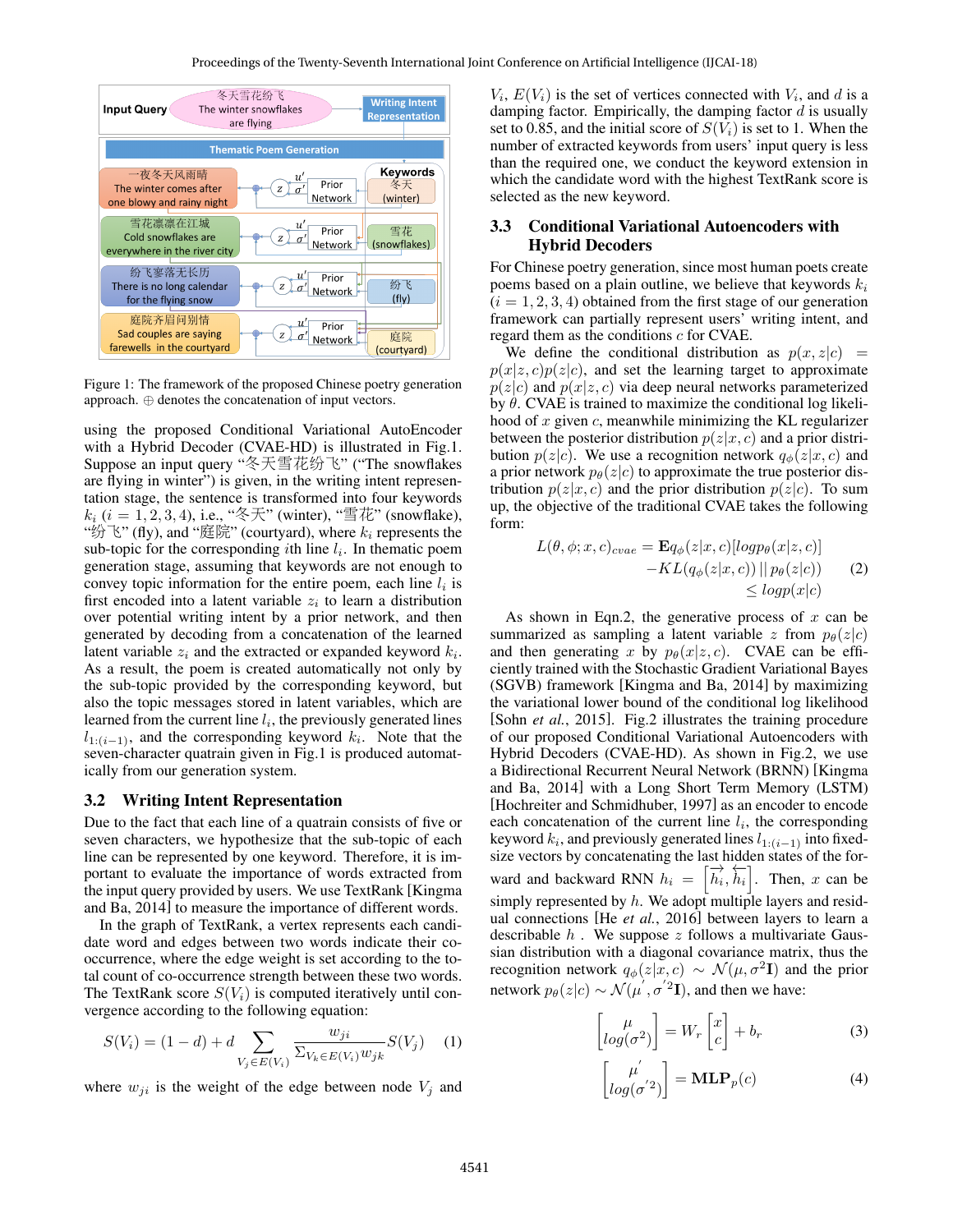We use a reparametrization trick [Kingma and Welling, 2013] to sample z from the recognition network  $\mathcal{N}(\mu, \sigma^2 \mathbf{I})$  during training and  $\mathcal{N}(\mu^{'}, \sigma^{'2}\mathbf{I})$  predicted by the prior network during testing. The initial state  $s_0 = W_d[z, c] + b_d$  is used for a RNN decoder.

Since it is easy for CVAE to ignore the latent variable z when directly using an RNN decoder, inspired by [Semeniuta *et al.*, 2017], we propose to use a hybrid decoder in CVAE as shown in Fig.2 and name the novel CVAE as Conditional Variational Autoencoders with Hybrid Decoders (CVAE-HD). The hybrid decoder is composed of deConvolutional Neural Networks (deCNN) [Radford *et al.*, 2015; Gulrajani *et al.*, 2016] and recurrent neural networks. The reason we introduce deCNN as a part of the decoder in CVAE is to build the connection of each element in  $x$  with the learned latent variable z. Then, the probability of the generated sequence x can be represented as  $P(x_1, ..., x_n | z, c) =$  $\prod_i P(x_i|z, c)$ . However, it is hard for a fully feed-forward architecture to learn the sequential information between the element in x. A multi-layer LSTM decoder similar with the encoder is added on top of deCNN layers to model  $P(x_1, ..., x_n | z, c) = \prod_i P(x_i | x_{i-1}, ..., x_1, z, c).$ 

## 3.4 Optimization

Although CVAE has achieved impressive results in image generation, it is non-trivial to adapt it to natural language generators due to the *vanishing latent variable problem*. KL annealing [Bowman *et al.*, 2016] gradually increasing the weight of the KL term from 0 to 1 during training plays a powerful role in dealing with this problem. Another solution word drop decoding, which sets a certain percentage of the target words to 0, may hurt the performance when the drop rate is too high. Thus, we adopt KL annealing instead of word drop decoding during training for CVAE.

Beyond that, we propose an auxiliary solution to help further solve the above problem, i.e., we add an additional deCNN reconstruction loss term to Eqn.2 and regularize it with a weighting parameter  $\alpha$ . Therefore, the loss function of our proposed CVAE-HD can be represented as below:

$$
L_{cvae-hd} = L_{cvae} + \alpha L_{dcnn} \tag{5}
$$

in which the second term is computed from the activations of the last deconvolutional layer  $L(\theta, \phi; x, c)_{dcnn}$  =  $\mathbf{E}q_{\phi}(z|x, c)[logp_{\theta}(x|z, c)].$ 

Since we use the combination of both keywords extracted from users' query and the latent variable z learned from CVAE to represent poetry theme, the representation of keywords is the key for the performance to some extent. Therefore, we try to mine the nature of quatrains to obtain a good representation of poetry word. We notice that for some lines in quatrains, mostly the third and the fourth line, corresponding characters from the same position in these two lines often match each other by certain constraints on semantic and/or syntactic relatedness.

Taking two lines "千山鸟飞<sup>绝</sup> (A thousand mountains without birds flying), 万径人踪灭 (Ten thousand paths without a footprint)" of the famous five-quatrain " $\hat{\mathbb{I}} \equiv$ " (River Snow) as an example, the characters "千" (thou-



Figure 2: The training procedure of the proposed Conditional Variational Autoencoders with Hybrid Decoders. The black dashed lines represent the residual connection between layers.

sand) and " $\overline{f}$ " (ten thousand) both represent numbers, meanwhile " $\mathcal{L}$ " (gone) and " $\overline{\mathcal{K}}$ " (disappeared) both deliver similar meanings of nonexistence. Even though the constraints of quatrains are not as strict as the Chinese antithetical couplets [Yan *et al.*, 2016a], we propose to initialize the wordembedding vectors using an Augmented Word2Vec model (AW2V) to further enhance the rhythm and symmetry delivered in poems. This model adds vertical slices of poems as additional sentences to the training data based on the word2vec [Mikolov *et al.*, 2013]. AW2V is not only able to boost the optimization of CVAE and improve the rule-consistency of generated poems, but also can be used to search characters representing similar semantic meanings in Chinese poems.

## 4 Experimental Setup

#### 4.1 Dataset

Two large-scale datasets are used in our experiments. The first dataset is a Chinese poem corpus (CPC) containing 284,899 traditional Chinese poems in various genres, including Tang quatrains, Song Iambics, Yuan Songs, and Ming and Qing poems. We use this dataset to train the wordembedding for Chinese characters. Since we focus on generating quatrains which have four lines with the same length of five or seven characters in each line, we filter 76,305 quatrains from CPC, named as Chinese quatrain corpus (CQC), to train the neural network model. Specifically, we randomly choose 2,000 poems for validation, 1,000 poems for testing, and other non-overlap ones for training. We segment all the poems into words and calculate the TextRank score for each word. Then, the word with the highest TextRank score is selected as the keyword for each line so that each quatrain owns four keywords.

### 4.2 Training

We choose the 6,000 most frequently used characters as the vocabulary. The dimension of word-embedding vectors is set to 128. The recurrent hidden layers of the encoder and the RNN part of the hybrid decoder contain 128 hidden units, and the number of layers is both set to 4. We use 3 deconvolutional layers with the ReLU non-linearity in the deCNN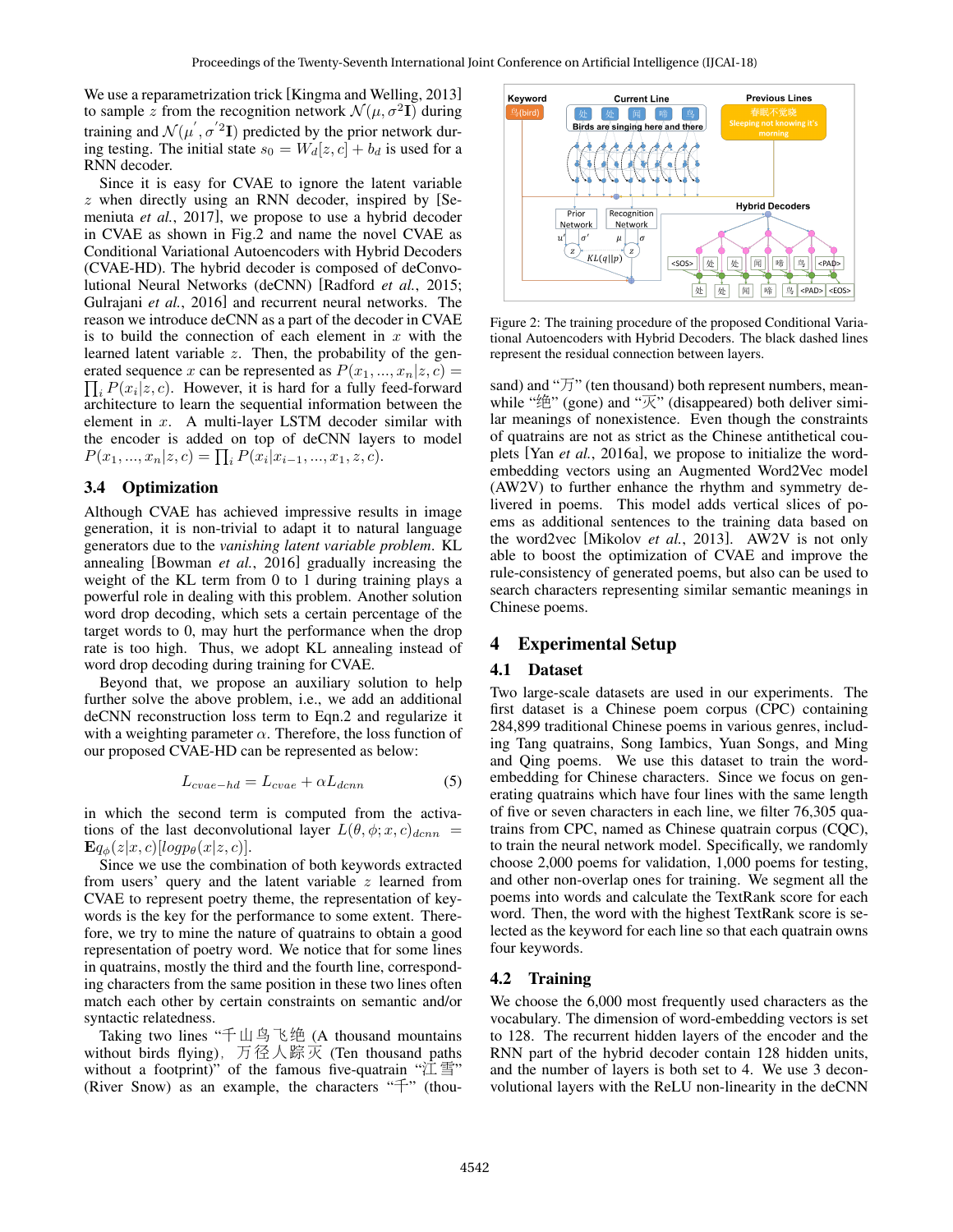| Approach          | <b>PPL</b> | NNL(KL)        | BLEU-1 | BLEU-2 | BLEU-3 | BLEU-4 | <b>RES</b> |
|-------------------|------------|----------------|--------|--------|--------|--------|------------|
| Ground truth      |            | -              |        |        |        |        | 0.8975     |
| AS <sub>2</sub> S | 55.5255    | $4.0168(-)$    | 0.4296 | 0.3596 | 0.3045 | 0.2640 | 0.5046     |
| $AS2S+AW2V$       | 54.1752    | $3.9922(-)$    | 0.4319 | 0.3625 | 0.3076 | 0.2669 | 0.5076     |
| <b>CVAE</b>       | 52.1154    | 3.9535(0.0083) | 0.4366 | 0.3605 | 0.3046 | 0.2637 | 0.5137     |
| $CVAE+AW2V$       | 52.0516    | 3.9522(0.0126) | 0.4382 | 0.3630 | 0.3073 | 0.2663 | 0.5149     |
| CVAE-HD+AW2V      | 51.7236    | 3.9459(0.0163) | 0.4405 | 0.3644 | 0.3084 | 0.2672 | 0.5245     |

Table 2: The language modeling results and the performance on automatic metrics on the test dataset. We report negative log likelihood (NLL) and perplexity (PPL), and the KL component of NLL is given in parentheses. Note that the reported BLEU scores are normalized to [0, 1]. The mean score of the proposed Rhythm Score Evaluation (RSE) is reported in the last column. The corresponding best scores are shown in bold.

part of the hybrid decoder. The kernel size is set to 3 and the stride is 2. The number of feature maps is [256, 128, 64] for each layer respectively. The weighting parameter  $\alpha$  is set to 0.6. We use 64-dimensional latent variables. Parameters of our model were randomly initialized over a uniform distribution with support [-0.08,0.08]. The model is trained using the AdaDelta algorithm [Zeiler, 2012], where the mini-batch is set to 64 and the learning rate is 0.001. The dropout technique [Srivastava *et al.*, 2014] is also adopted and the dropout rate is set to 0.2. The perplexity value on the validation set is used for the early stop of training to avoid an overfitting learned model.

## 5 Evaluation

Generally, it is difficult to judge the quality of poems generated by computers. We conduct both automatic and human evaluation to verify the feasibility and availability of our proposed Chinese poetry generation approach.

For the comparative approach, we mainly compare our proposed approach with the attention-based sequence-tosequence model (AS2S) presented in [Wang *et al.*, 2016b], which has been proved to be capable of generating different genres of Chinese poems. The reasons we choose AS2S to compare rather than others can be summarized into two aspects. First, this model has been fully compared with other previous methods such as SMT, RNNLM, RNNPG, and ANMT, and proved better than all of them. Second, the first generation phase of our proposed approach, i.e., writing intent representation, is similar to the procedure introduced in [Wang *et al.*, 2016b] while the second phase is completely different. Therefore, through comparing our framework with theirs, we can inspect the effects of our proposed Conditional Variational AutoEncoders with Hybrid Decoders (CVAE-HD).

#### 5.1 Automatic Evaluation

#### Poetry Modeling Results

The language modeling results on the test dataset of CQC are shown in Table 2, in which the reconstruction perplexity (PPL), negative log likelihood (NLL) and the KL component (KL) are reported. In addition to this, BLEU evaluation method [Papineni *et al.*, 2002], which is famous for the evaluation the quality of the text, is also reported in Table 2. We use BLEU-1 to 4, and normalize them to  $[0, 1]$  scale.

Since Chinese quatrains have strict regulations and should follow particular tonal and structural rules, we propose a new Rhythm Score Evaluation (RSE) to automatically measure the rule-consistency of poems. We define RSE as

$$
Rhy(l) = \begin{cases} 0, & crit(l) \notin \{5, 7\} \\ 0.5, & rule(l) \in T \text{ or } R \\ 1, & rule(l) \in T \text{ and } R \end{cases} \tag{6}
$$

where l represents each line of poems,  $cnt(l)$  is the number of characters of l,  $rule(l)$  is the rule of l, and T and R represent the set of tonal patterns and rhyming patterns severally. The results of mean score in terms of RSE are demonstrated in the last column of Table 2. A higher mean score indicates approaches owning better capability of generating poems with regulated rhythm and structure. Note that the ground truth represents the humanly written poems in the test dataset.

From Table 2, we can find that, compared with AS2S as the baseline, both CVAE+AW2V and CVAE-HD+AW2V outperform in terms of all the metrics. Note that we represent the approach using our proposed augmented word2vec model (AW2V) by appending a plus sign to the original method, e.g., AS2S+AW2V. Compared with AS2S+AW2V and AS2S, and CVAE+AW2V and CVAE, the improvement by adding AW2V can be found in both AS2S and CVAE, which demonstrates the advantage of AW2V in the optimization for poetry modeling. Beyond this, CVAE-HD, the proposed novel CVAE with a hybrid decoder, outperforms CVAE especially in the terms of KL. This proves that the hybrid decoder can relieve the pressure of vanishing latent variables to a certain extent. We notice that due to the simplification of poetry, although KL annealing and our proposed hybrid decoder are all adopted during training, it is harder for poetry generation to tackle the vanishing latent variable problem than general natural language generation.

#### Poetry Character Similarity

We measure the similarity of poetry characters to verify the superiority of our proposed AW2V model over the original word2vec (W2V) one.

Taking the poetry "江雪" (River Snow) mentioned in Section 3.4 as an instance, the similarity between  $\pm$  (thousand) and  $\overline{J}$  (ten thousand) using AW2V is 0.4389, while 0.4039 using W2V. It is worth noticing that  $\frac{4}{10}$  (gone) and  $\overline{K}$  (disappeared) get a 0.2745 similarity score in AW2V model, while only get 0.0205 in W2V. Beyond that, we can use AW2V to search similar words. For instance, if we search similar words for 年 (year), we obtain 旬 (ten days), 番 (multiple times), and  $\mathbb H$  (time) which are all time-related Chinese characters.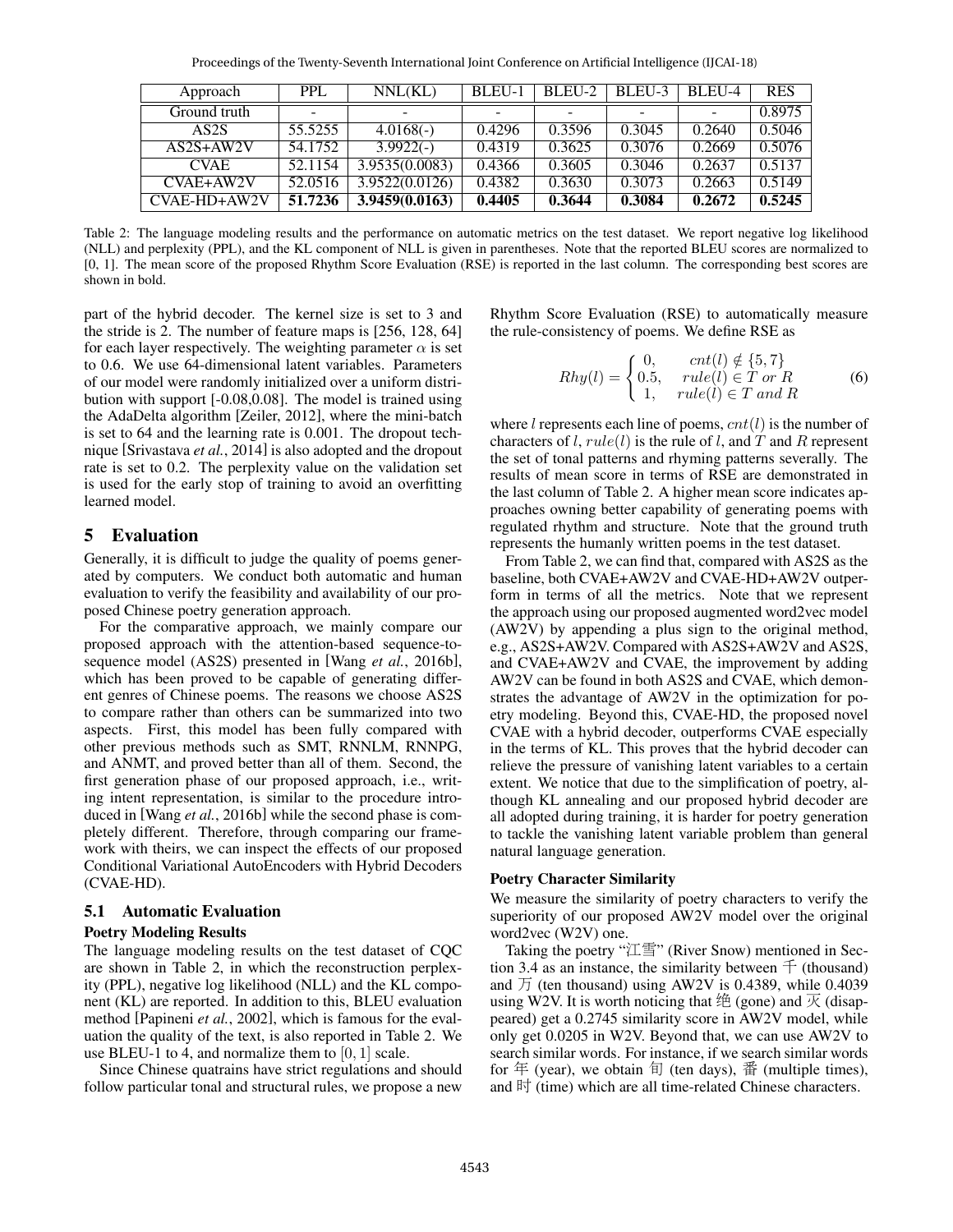Proceedings of the Twenty-Seventh International Joint Conference on Artificial Intelligence (IJCAI-18)

| 蜡烛今宵尽,                                   | 寒梅寂寞是无家,                                           |  |  |  |
|------------------------------------------|----------------------------------------------------|--|--|--|
| Burned candle flickered at dawn,         | Lonely, a plum blossom is homeless,                |  |  |  |
| 残灯隔户人。                                   | 未折惊心待岁华。                                           |  |  |  |
| A dim light shone on the man home alone. | Apprehensive, the ephemeral beauty will wither.    |  |  |  |
| 衣襟因酒别,                                   | 折得一枝凝瘦骨,                                           |  |  |  |
| Drinking, my body and mind flowed,       | Hey, don't worry. I will pick a twig in the woods, |  |  |  |
| 何况雪中人。                                   | 砌间长笛有梅花。                                           |  |  |  |
| While you were fainting in the snow.     | And house it in my flute.                          |  |  |  |

Table 3: The five/seven-character generated quatrain based on the given query "蜡烛 (candle)"/"梅 (wintersweet)".



Figure 3: The website interface of our poetry generation system in which users are asked to input the query and rate the generated poem based on certain metrics [best viewed in color].

## 5.2 Human Evaluation

### Online Test

We build a web-based environment for our poetry generation system whose interface is illustrated in Fig.3. Using this website, users can input any arbitrary query as the topic to generate a computer-written poem using our proposed CVAE-HD.

We invited users who are well-educated and have a great passion for poetry writing to participate our human evaluation. All the participants are asked to rate poems in the score range [1, 5] based on five subjective evaluation metrics including *Readability* (if the sentences read smoothly and fluently), *Consistency* (if the entire poem delivers a consistent theme), *Aesthetic* (if the quatrain stimulates any aesthetic feeling), *Evocative* (if the quatrain expresses meaningful emotion), and *Overall* (if the quatrain is overall well written).

As shown in Fig.3, the illustrated example contains the user input query "秋风" (Autumn Wind) and the corresponding generated poem "秋风堪味著青<sup>华</sup> (The lush growth of trees colors the early autumn wind), 松柏瑶林鹤夜来 (A group of cranes flies through the forest in the evening). 九月黄 <sup>昏</sup>冰影里 (It is only September and the frost is shivering at dusk), <sup>枝</sup>头遥隔旧香<sup>来</sup> (The branches remind me of the distance separating us)。". We notice that the generated poem not only contains the related words of "autumn wind," e.g., "cranes" and "September," but also delivers consistently gloomy theme and emotion. This poem, moreover, intuitively conforms to the tonal and structural rules of quatrains.

Up to now, we collect 139 quatrains based on all the random queries input by the human-evaluation participants. On average, we obtain a 3.43 *Readability* score, a 3.15 *Consistency* score, a 3.26 *Aesthetic* score, a 3.16 *Evocative* score, and a 3.22 *Overall* score. Among all the generated poems, 73.42% of them receive an *Overall* score no less than 3.

We also give some other specific examples based on various given queries. Two quatrains produced by our poetry generation system are shown in Table 3.

# 6 Conclusions

In this work, we have studied poetry generation. We present a two-step generation approach including writing intent representation and thematic poem generation to imitate the poem creation process by human poets. We have proposed a conditional variational autoencoder with a hybrid decoder to mine the implicit topic information contained within poems lines. An augmented word2vec model has also been proposed to further enhance the rhythm and symmetry delivered in poems and improve the training procedure. The generative neural model can incorporate more flexibility to represent the theme message by learning latent variables.

We conduct the experiments on several evaluation metrics and compare our proposed approach with some existing ones. Experimental results demonstrate that our proposed poetry generation approach can produce satisfying quatrains with regulated rules and consistent themes. Our proposed conditional variational autoencoder with a hybrid decoder has been proved to outperform the attention-based sequence-tosequence model.

Currently, we are working on using reinforcement learning to further improve the poetry quality and generating different literature, such as lyrics and compositions.

## Acknowledgments

This work is partially supported by China's National Key Research and Development Program under grant 2016YFB1000902 and 2018YFB1003202, Beijing Advanced Innovation Center for Imaging Technology BAICIT-2016031, Ningbo Science and Technology Innovation team No. 2014B82014, Canada's NSERC OGP0046506, and Canada Research Chair Program.